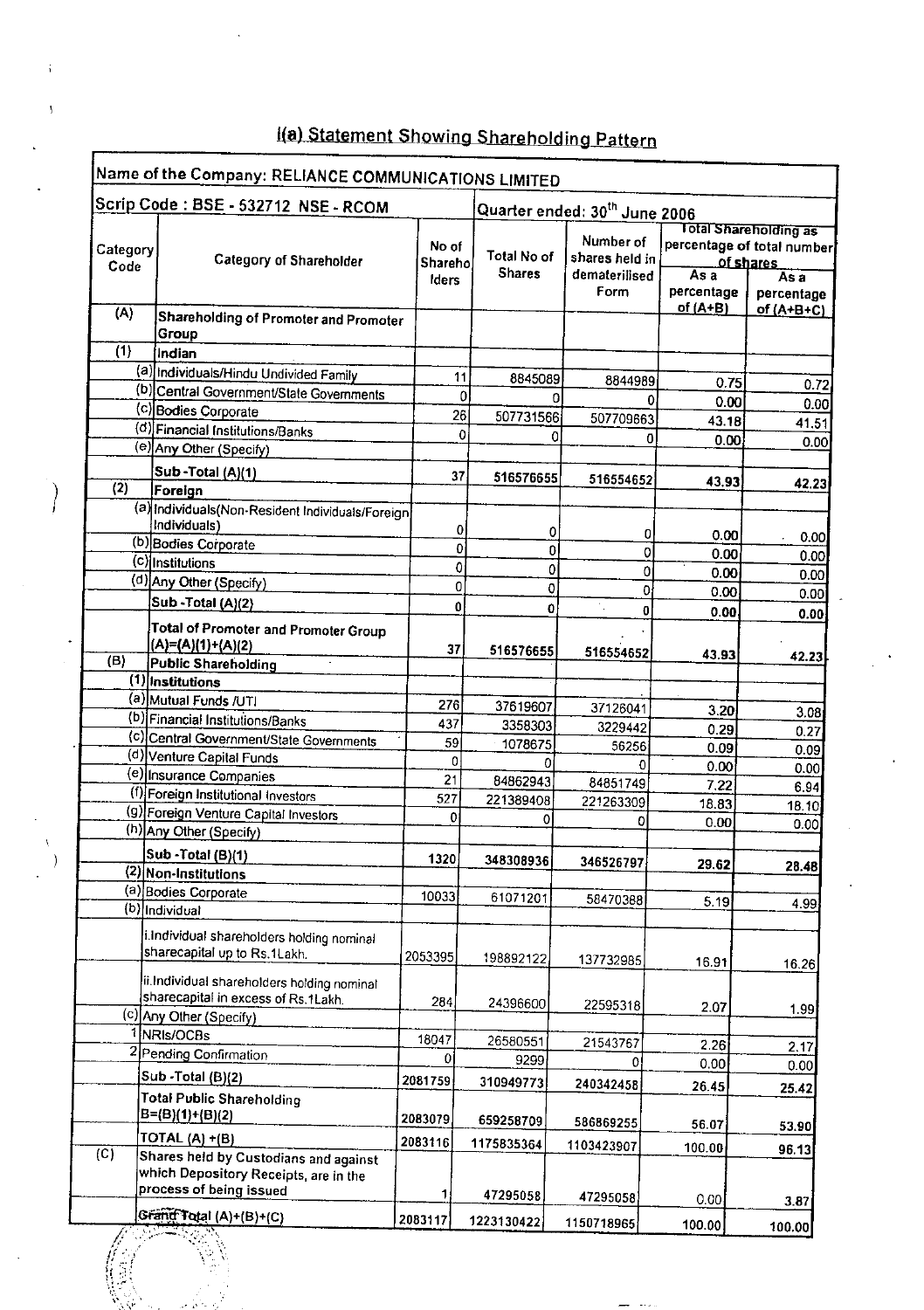I(b) Statement showing shareholding of persons belonging to the category "Promoter and Promoter Group"

| Sr No | Name of the shareholder                                                                   | No of shares | Shares as a percentage of total<br>number of shares{i.e., Grand<br>Total (A)+(B)+(C) indicated in<br>statement at para(l)(a) above} |
|-------|-------------------------------------------------------------------------------------------|--------------|-------------------------------------------------------------------------------------------------------------------------------------|
|       | Anadha Enterprise Private Limited                                                         | 26 85 99 358 | 21.96                                                                                                                               |
|       | 2 Bhavan Mercantile Private Limited                                                       | 17 90 66 259 | 14.64                                                                                                                               |
|       | 3   AAA Communication Private Limited                                                     | 1 36 99 750  | 1,12                                                                                                                                |
|       | AAA Global Business Enterprises Private Limited                                           | 1 15 29 001  | 0.94                                                                                                                                |
|       | Hansdhwani Trading Company Private Limited                                                | 30 00 040    | 0.25                                                                                                                                |
|       | 6 Smt. Kokila D. Ambani                                                                   | 36 65 227    |                                                                                                                                     |
|       | Shri Anil D. Ambani                                                                       | 18 59 171    | 0.30                                                                                                                                |
|       | 8 Smt. Tina A. Ambani                                                                     | 16 50 832    | 0.15                                                                                                                                |
|       | 9 Master Jaianmol A. Ambani (through Father and Natural<br>Guardian Shri Anil D. Ambani)  | 16 69 759    | 0.13<br>0.14                                                                                                                        |
|       | 10 Master Jaianshul A.Ambani( through Father and Natural<br>Guardian Shri Anil D. Ambani) | 100          | 0.00                                                                                                                                |
|       | 11 Reliance Capital Limited                                                               | 184 62 158   | 1.51                                                                                                                                |
|       | 12 Sonata Investments Limited                                                             | 1 32 75 000  | 1.09                                                                                                                                |
|       | 13 Reliance General Insurance Co. Ltd                                                     | 1 00 000     | 0.01                                                                                                                                |
|       | Total                                                                                     | 51 65 76 655 | 42.23                                                                                                                               |



 $\left\{\right\}$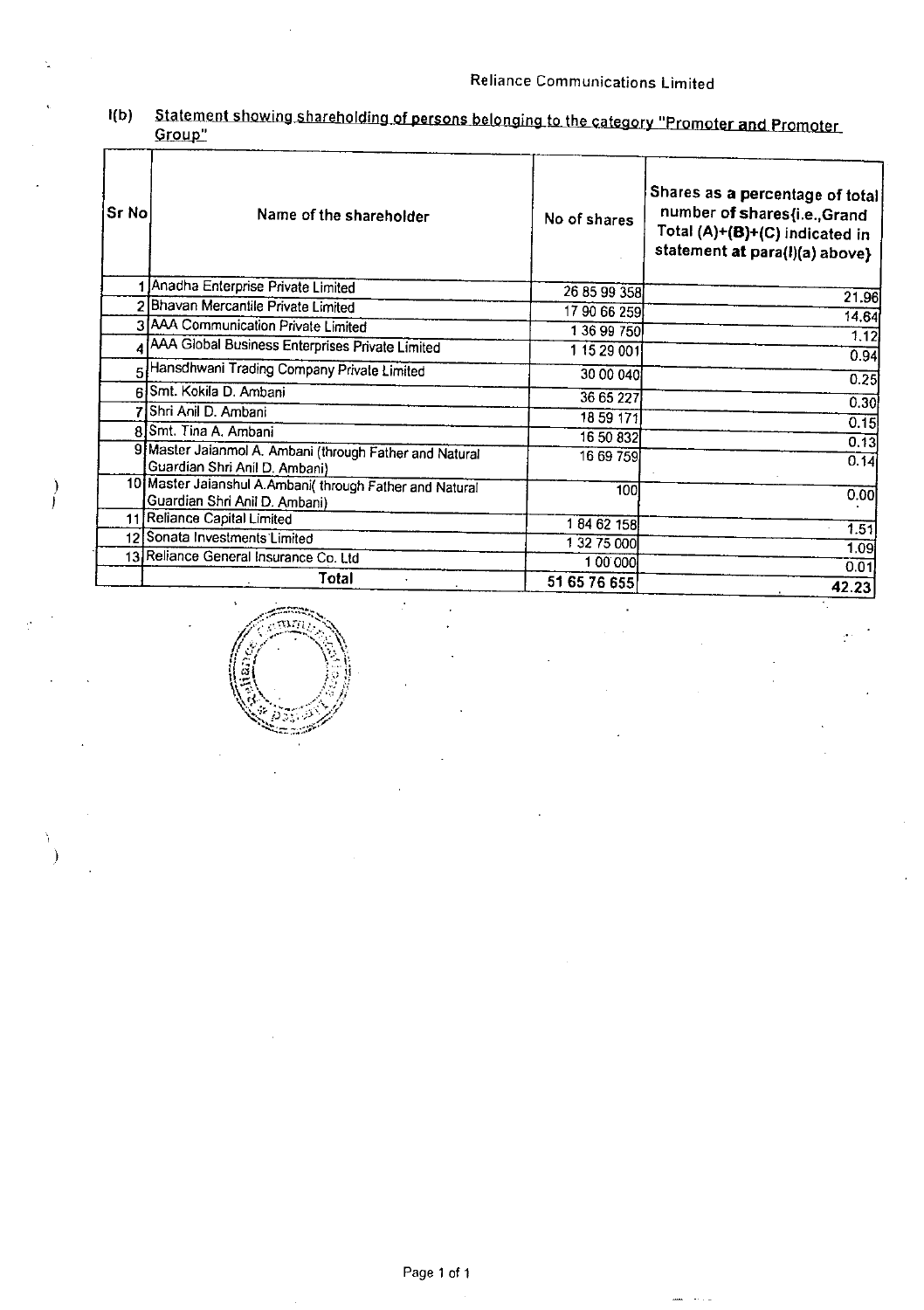**I(c)** Statement showing shareholding of persons belonging to the category "Public" and **holding more than I** % **of the total number of shares**

| Sr No | Name of the shareholder                                                             | No of shares | Shares as a percentage of<br>total number of<br>shares{i.e., Grand Total<br>$(A)+(B)+(C)$ indicated in<br>statement at para(l)(a)<br>above} |
|-------|-------------------------------------------------------------------------------------|--------------|---------------------------------------------------------------------------------------------------------------------------------------------|
|       | Life Insurance Corporation Of India                                                 | 70968647     | 5.80                                                                                                                                        |
|       | 2 Deutsche Bank Trust Company Americas                                              | 47295058     | 3.87                                                                                                                                        |
|       | 3 Merrill Lynch Capital Markets Espana S.A.S.V                                      | 24219351     | 1.98                                                                                                                                        |
|       | 4 The Bank of New York                                                              | 13348151     | 1.09                                                                                                                                        |
|       | 5 HSBC Global Investment Fund A/C HSBC Global<br>Investment Funds Mauritius Limited | 12743250     | 1.04                                                                                                                                        |
|       | Total                                                                               | 168574457    | 13.78                                                                                                                                       |

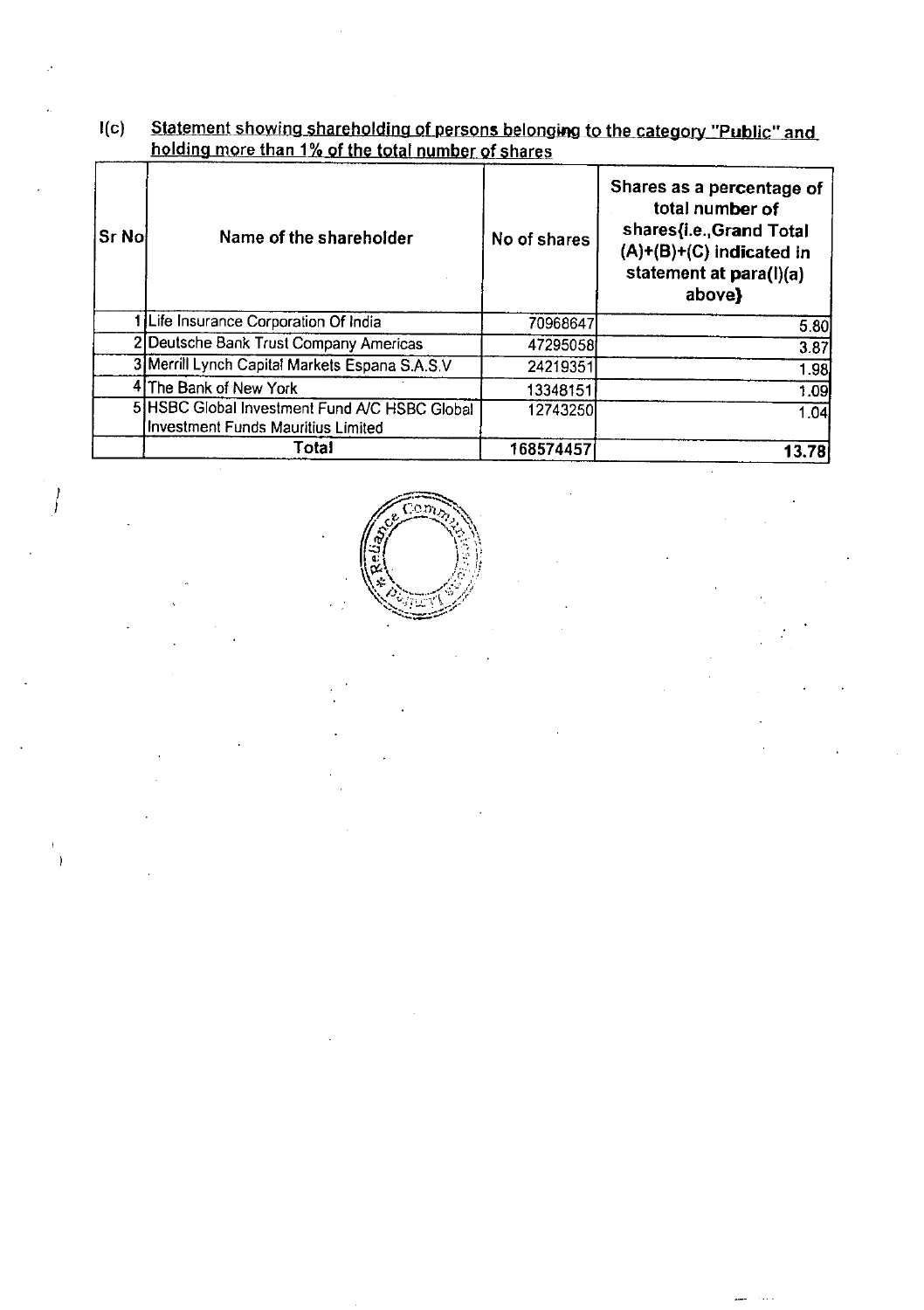#### **Reliance Communications** Limited

## **I(d) Statement showing details of locked -in shares**

 $\left.\rule{0pt}{12pt}\right)$ 

Ï  $\overline{\phantom{a}}$ 

| ISr Nol | Name of the shareholder | No of locked-in shares | of total number of<br>shares{i.e.,Grand Total<br>$(A)+(B)+(C)$ indicated in statement<br>at para(l)(a) above} |
|---------|-------------------------|------------------------|---------------------------------------------------------------------------------------------------------------|
|         |                         | Nil                    |                                                                                                               |

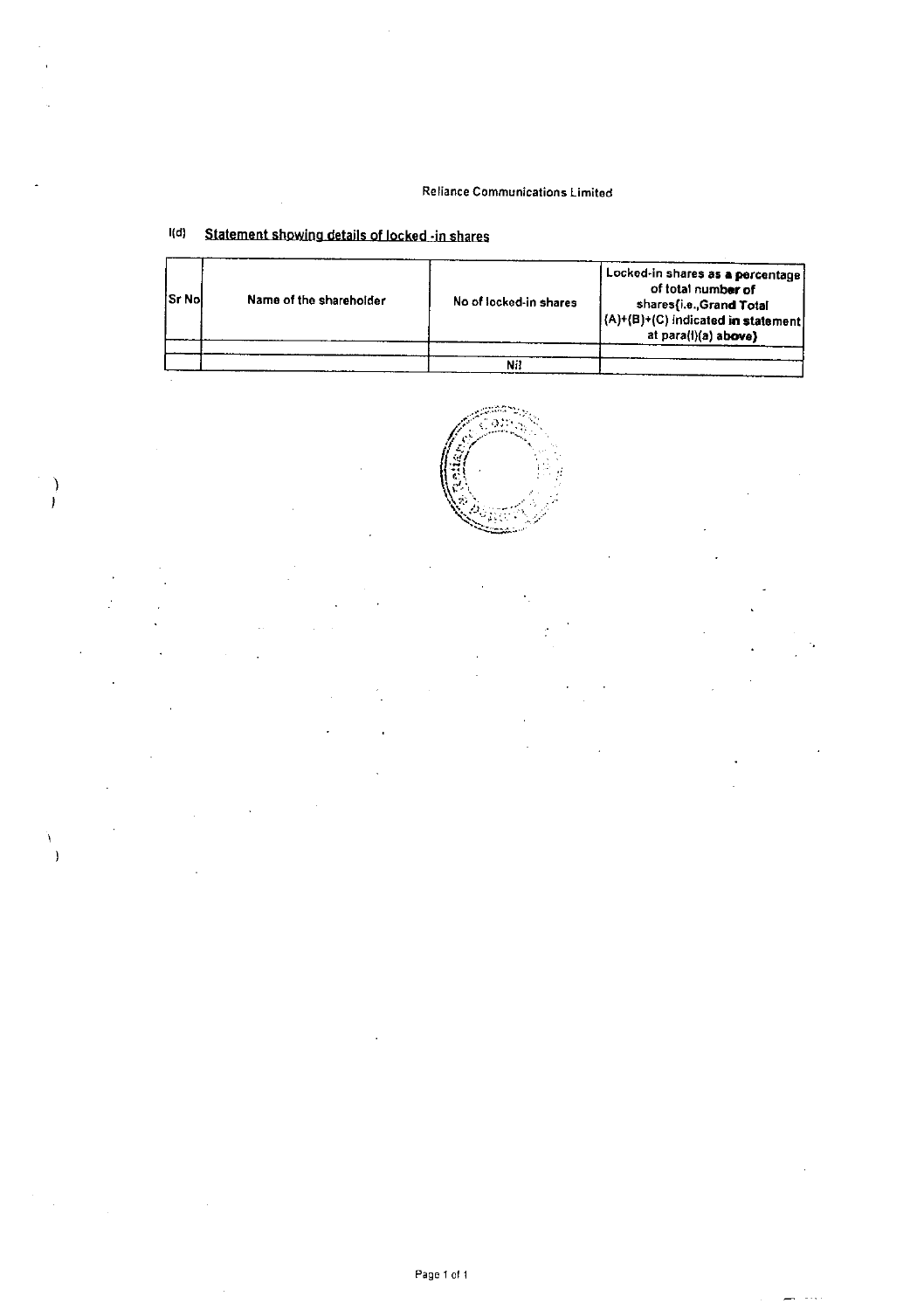### **Reliance Communications** Limited

## **IKa)** Statement showing details of Depository Receipts (DRs)

Ì

J,

| Type of outstanding DR<br>(ADRs, GRDs, SDRs, etc.) | Number of outstanding DRs | No of shares underlying<br>outstanding DRs | <b>Shares underlying outstanding DRs</b><br>as a percentage of total number of<br>shares{i.e., Grand Total (A)+(B)+(C)<br>indicated in statement at para(l)(a) |
|----------------------------------------------------|---------------------------|--------------------------------------------|----------------------------------------------------------------------------------------------------------------------------------------------------------------|
| IGDRs (Being issued)                               |                           | 47295058                                   | above)                                                                                                                                                         |
|                                                    | TOTAL                     | 47295058                                   | 3.87                                                                                                                                                           |
|                                                    |                           |                                            | 3.87.                                                                                                                                                          |